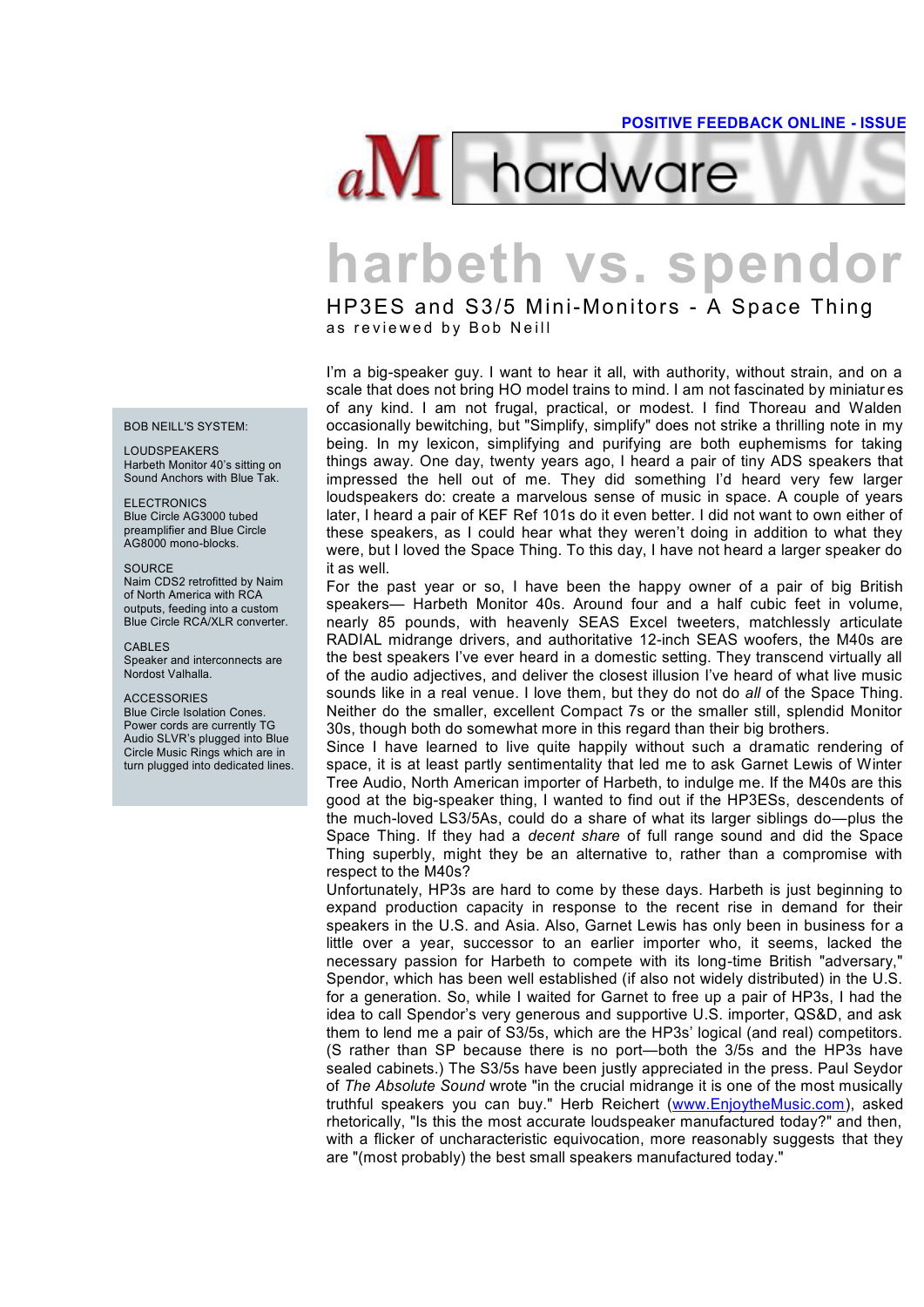

# **Spendor S3/5**

Their appearance is acceptable, with a small medallion on the bottom edge left over from its days in the now-cancelled FL Series. Recommendation: lose the medallion. The speaker taps are perfect, meaning that they accept my Valhalla spades! A rare treat. I started this audition in my large listening (living) room and with my reference system because I wanted to hear what these speakers "really" sounded like before I put them into a room and system more in keeping with their scale and price. My listening room is 18 feet wide, 29 feet long, and the ceiling slopes from around 11 feet at the speaker end of the room to around 8 feet, a total of around 5000 cubic feet. Floors are cement slab covered by wood, with an 8 x 10 area rug in front of the speakers. Floor to ceiling bookshelves are on listener's right, a brick wall on the left. There is floor to ceiling glass behind the speakers, with drapes that are only drawn when the Audio Police come by. In the reference system is a Naim CDS2 with Naim retrofitted RCA outputs, a Blue Circle AG3000 tubed line stage and AG8000 150 watt hybrid monoblocks, both fully balanced. (Conversion is via a custom Blue Circle RCA/XLR converter.) All cabling is Nordost Valhalla; power cords are TG Audio SLVRs plugged into Blue Circle Music Ring power filters plugged into dedicated lines. The speakers sit on my own very heavy filled clay pipe stands, about 5 feet from the side walls and 4 feet in front of a floor to ceiling glass rear wall.

I had the 3/5s in the reference system for a couple weeks before the HP3s arrived, and very soon came to understand what Reichert is talking about. Spendors tend to be more finicky about amplifiers than Harbeths, so, remembering how unimpressive the SP1/2s had been with Blue Circle hybrids six months ago, I started them out on Gilbert Yeung's latest assault on the real world, the single-ended, all solid state, 50 watt Blue Circle CS integrated amp (\$1150). Even with this modest little piece of electronics, it was "deja vu all over again"—the Space Thing was back in all its glory. The music sounded damn good, too, which I guess was the real surprise. I know the SP1/2s and SP100s and appreciate their virtues, but both of these popular speakers sound like speakers to me. With the 3/5s, my first impression was not that these were charming speakers, but that everything sounded so good. Unlike the much larger 1/2s, the 3/5s did not seem rolled off at the extremes (though they obviously are), in addition to having a classic BBC 1.5 to 2.5 dB drop and recovery in the presence region, according to Jeff Stake, who did the measurements for me. In judging small speakers, it's not what is missing that's at issue, it's what you notice is missing. The 3/5s are so wonderfully balanced that what's missing doesn't come to mind. They create a marvelously real sense of music in space, they get the midrange largely right (which Spendors always do), and they do what can only be called an ingenious job of tempering the extremes while maintaining an overall balance. I did not hear, as I do with the SP1/2s, the typical Spendor midrangefocused presentation. The 3/5s are not the most accurate loudspeakers manufactured today, and are the best small speakers only if you incline toward Spendor's view of the world, but to my ears they are clearly the best Spendors, which is a lot. The bass in particular sounds considerably more impactful and foundational than that of the SP1/2s. It's an illusion, but a successful one, so what the hell.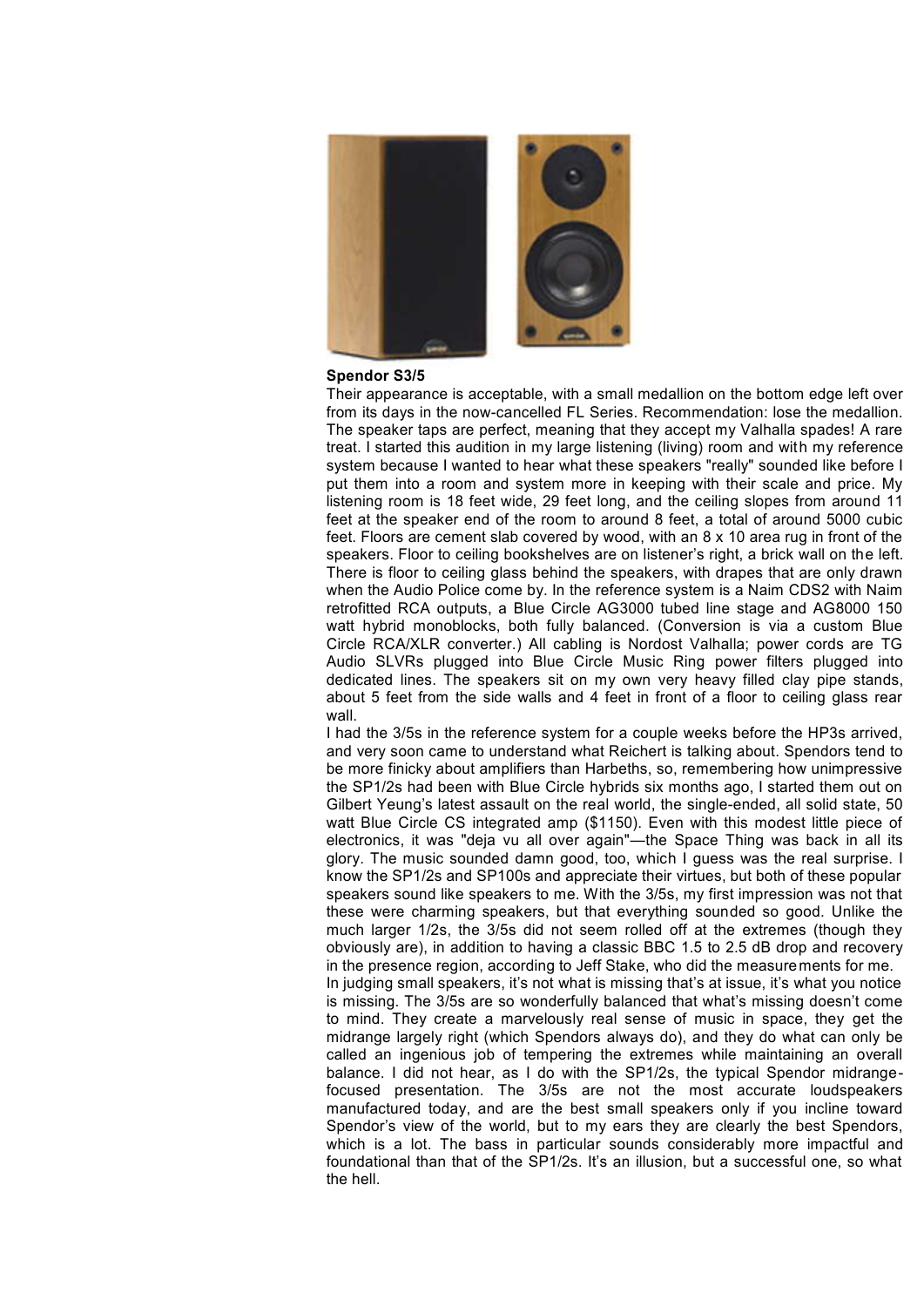The Schumann Piano Trios by the superb Florestan Trio, on Hyperion, are warm, natural, detailed, in perfect overall balance. Scale is not an issue. On the Nielsen *Symphonies 1 & 6*, with the Danish National Radio Symphony conducted by Schonwandt, on De Capo, I love how the minis do space! Especially on orchestral music, which helps to fool you that they're also doing bandwidth. You cannot have orchestral fullness with minis, nor can you have the exhilaration that comes with a high end that soars smoothly out of sight, or the overall sense of ease that full range speakers provide. But once you've adjusted, you hear horns, strings, brass, tympani, all clear, tonally convincing, and present. You hear a very pleasing, scaled down reproduction of a symphony orchestra.

On Wayne Shorter's Footprints *Live on Verve*—Shorter's new one—percussion and bass are surprisingly satisfying, and not just for small speakers. The sax is warm, crisp, and clear. The piano doesn't sound reduced at its high end, though it is. On C.P.E. Bach's *Solo Keyboard Works*, Vol. 8, from BIS, the clavichord—not a dynamic challenge for sure, but getting both its warmth and "pluck" is difficult sounds fine. The imaging is pinpoint, if that sort of thing matters to you. The minis do not get the room and some of the finish of the notes, so while satisfying, they're not exhilarating, but that's an expensive difference. On Tony Rice's *Unit of Measure* on Rounder (yeah, I read Art Dudley's review and believed it), I not only heard superb flat-picking but great presence and drive. From a mini!

With my normal gear, I was surprised at how well the 3/5s responded to the increased investment, but also that while they got better—more clear, mainly—the difference was not dramatic. The 3/5s are obviously designed to perform well on less than premier electronics, and we should all be relieved that they do so.



#### **Harbeth HP3ES**

About this time, the HP3s arrived. I plugged them into my reference system right out of the box because that was what I had been listening to, and cranked up the same musical program I'd been using with the Spendors. Hmph. Very different. I listened to a few cuts, then switched back to the 3/5s. Hmph again.

As I found out over the next day or so, A/B-ing the 3/5s and HP3s didn't work very well. It exaggerated their differences, but didn't really help me home in on what each sounded like. When the Harbeths first entered the system, following directly on the Spendors–the first hmph–the music sounded more present, assertive, pushy even, and seemed to have less body. After my aural memory of the Spendors had faded a little, the Harbeths became incisive, lively, and informative. I could hear more of everything, though everything was a little less comforting. Switching back to the Spendors, things sounded a little muffled and shut down—the second hmph then, after a few minutes, the Harbeths receding in my mind, the Spendors changed back to how they'd sounded before: warm, sweet, full, and airy.

Once I focused on each pair of speakers with live music in mind, the contrast settl ed down to the good old Spendor/Harbeth thing that I have come to know well. On the Spendors, recordings were warm, full (for a mini), satisfying, and pleasing, while the Harbeths were more crisp, immediate, a little leaner, and more exciting. The Spendors provided a more appealing, solicitous, slightly softened presentation.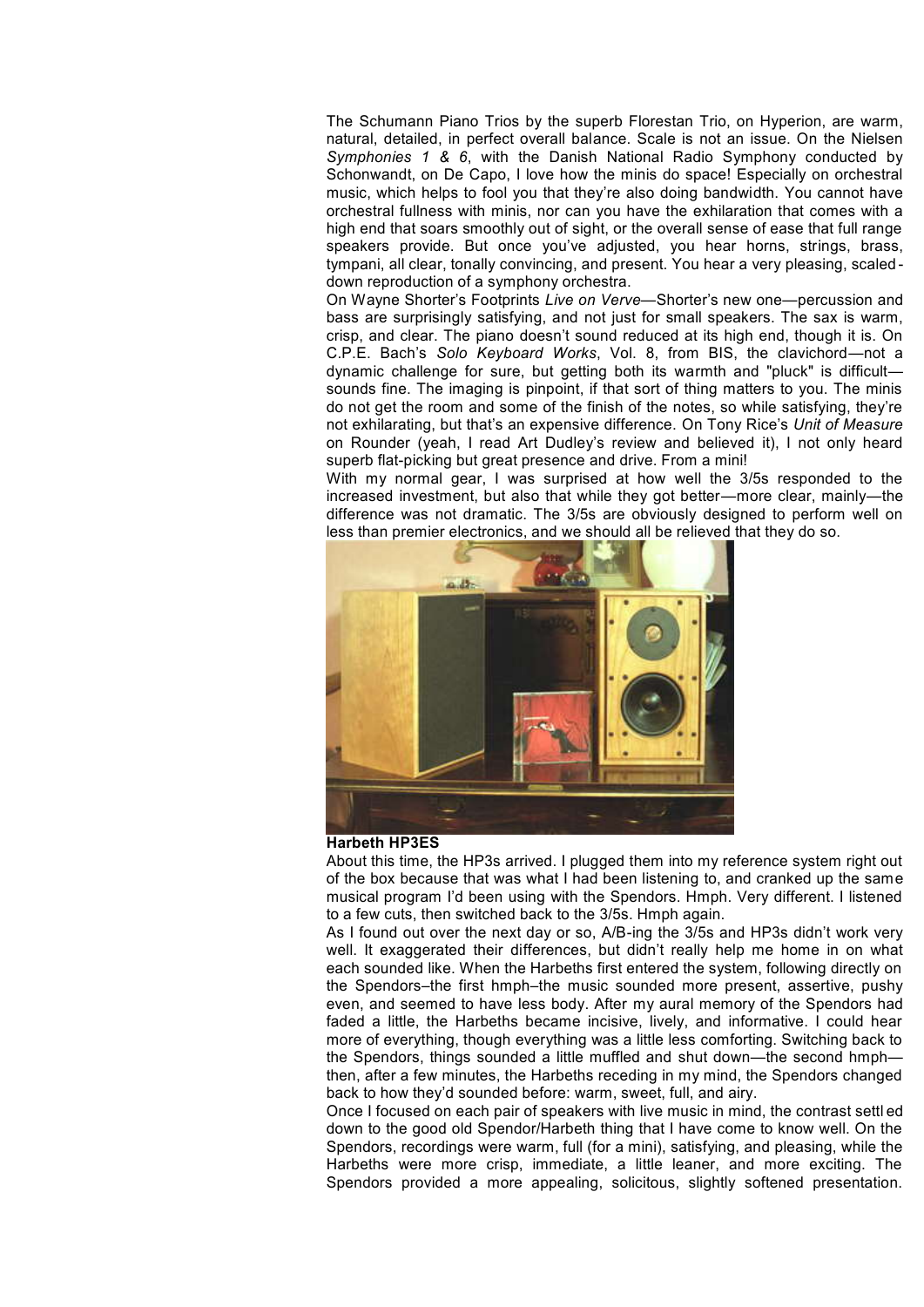There was plenty of drive, but the edges were a bit extra-smooth. Colors were clear, but a tad on the pastel side. The Harbeths offered a more interesting, firmer, more "objective" presentation. Colors were more vibrant. Both speakers are true to the music in their fashion, and both are engaging. Both do space well, though the Spendors seem to do it more noticeably, which is probably at least partly the result of their warmer presentation. They are also higher in output than the Harbeths between 80 and 400 Hz. Both speakers are clear, though the Harbeths seem clearer because of their comparatively leaner low end—with a greater degree of recovery from the BBC dip in the presence region—and their considerably more gradual rolloff of the highs. The Spendors render music as if it were "recollected in tranquility," while the Harbeths are closer to the immediacy and directness of a live performance. But there is no denying that the Spendors "took" me—I, who tend to prefer immediacy to recollection—before I heard the Harbeths. That is why I consider them the best Spendors.

The Spendor approach is safer in a mini. A warmer overall balance helps belie the necessarily reduced sense of scale and weight, and the narrowed bandwidth, though I should add that I don't really feel these limitations with chamber music and small jazz groups. The warmth of the 3/5s helps gives a sense of increased spread and fullness. Cellos and basses play a bigger role through the Spendors than they do through the Harbeths. Poorly designed minis that don't take this approach—that try to maintain flatness through the upper mids—tend to spit and honk. The Harbeths, needless to say, do neither, which makes the HP3s very impressive. They are better reflections of what recordings truly sound like, which makes them better "monitors." They are also more exciting. However, they are not always as entirely pleasing as the Spendors. The Spendors are clearly brilliant compromises. They hold violins and brass back a little to maintain a more even balance with cellos, which minis can't get all of. The Harbeths are not willing to compromise quite so much. They occasionally shout just a little, but they almost always tell you more about the music and the performance than the Spendors. The Spendors win friends easily, while the Harbeths are less charming, but smarter, more direct, and more sophisticated. The Spendors' charm is genuine, the Harbeths' directness sometimes brings with a shock of candor. Again, this is less evident on the larger Harbeths, which have a fuller range to work with.

Over the course of several weeks, I predictably (for me) developed a preference for the HP3s. I love the crispness and clarity of live music as well as its airiness and warmth, and hate to trade one for the other. I listen to music to get excited rather than soothed. I heard a bit more bite in the cello on the Schumann trio, and the piano was more brilliant. The Nielsen was a little leaner, but the violins were clearer and the orchestral texture was more interesting. Wayne Shorter's sax was crisper and Danilo Perez' piano rang clearer. The clavichord on the C.P.E. Bach was a bit less pretty, but I felt I could hear down into its little body farther. Tony Rice's picking had more crispness to go with his band's drive. Individual instruments sounded more real, the whole sounded less blended. What part of your anatomy do you listen with? We are talking about a matter of taste here, folks, not about superiority or inferiority.

This has been fun, but not too many folks will be playing minis in a 5000-cubic-foot room or with top-of-the-line electronics and Valhalla cable. As I said, I started this review that way because I thought it would tell me more about the sound of these speakers. Now it is time to return to earth.

## **Small room, reasonable gear**

My backup room for this audition is 12 feet by 24, with an 8-foot ceiling. The floor is covered with wall-to-wall carpet over slab. On the walls, close by, are floor-to-ceiling books on the listener's left, dry wall on the right. The speakers were now around 6 feet apart, 3 feet from each side wall, and 5 feet from the front wall. The front end remained the Naim CDS2, for consistency and because I was not been able to get a more reasonably-priced CD player here in time. Amps were the 50-watt Blue Circle CS and an Australian Redgum 120-watter (\$1800), both solid state, the latter here just in time for the review, and a very handsome, compact component. Both pairs of speakers, with their very low sensitivity, need more power than the CS has to offer, but even in the larger room, when the volume knob was turned up pretty far, I never